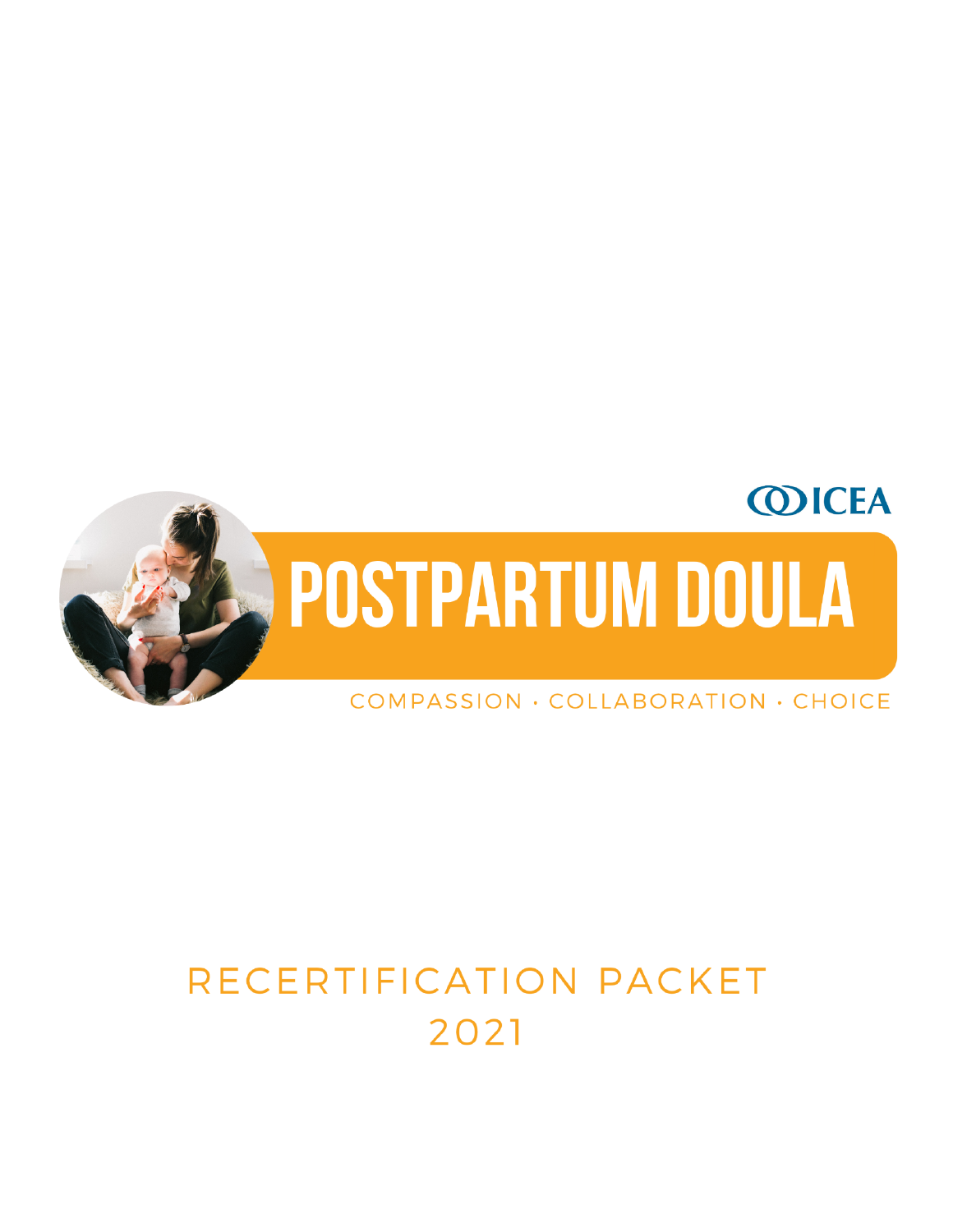# **Table of Contents**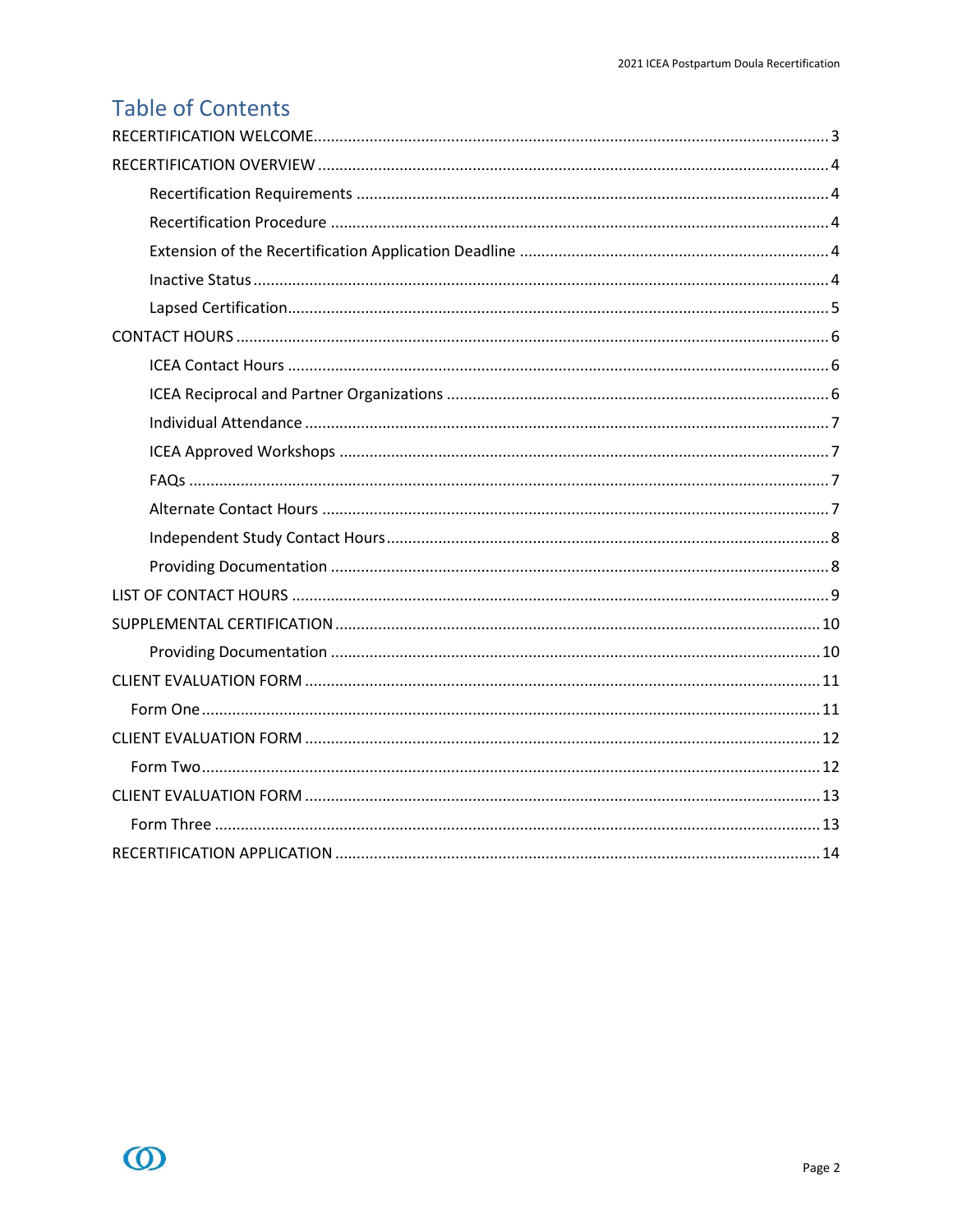### RECERTIFICATION WELCOME

<span id="page-2-0"></span>We are honored that you have chosen to continue your certification with ICEA. The recertification process is important because ICEA believes that postpartum doulas are continually educating themselves and learning from their clients. Recertification also validates commitment to the profession and ensures the continuation of receiving the benefits of ICEA affiliation.

As you are hopefully aware, ICEA recently changed its membership and certification structures so that continuous membership no longer has to be maintained and paid for separately from your ICEA certifications. Membership is now included in all ICEA certification programs - making it easier for you along with saving you time and money!

Since its inception, ICEA has always supported educators and health care professionals who believe in freedom to make decisions based on knowledge of alternatives in family-centered maternity and newborn care. We pride ourselves on the ability to offer the program that is most widely and easily available to postpartum doulas around the world. Most importantly, we believe success may be found in following our core values:

**COMPASSION:** We believe approaching maternity care with compassion and a nurturing spirit improves birth outcomes for all families

**COLLABORATION:** We practice a culture of collaboration based on the knowledge that mindful engagement with diverse groups advances positive family-centered maternity care.

**CHOICE:** We support freedom of choice by training professionals committed to empowering expectant families through informed decision making.

ICEA is here to support you throughout the recertification process. Our staff, board, and other volunteers are available to answer any questions or assist you with any needs during this time. If you should require anything, please, contact the office a[t info@icea.org](mailto:info@icea.org) or call 919.674.4183.

sincerely,<br>Sinchell Kerts

Elizabeth Smith MPH, ICCE, IBCLC, RLC ICEA President, 2021-2022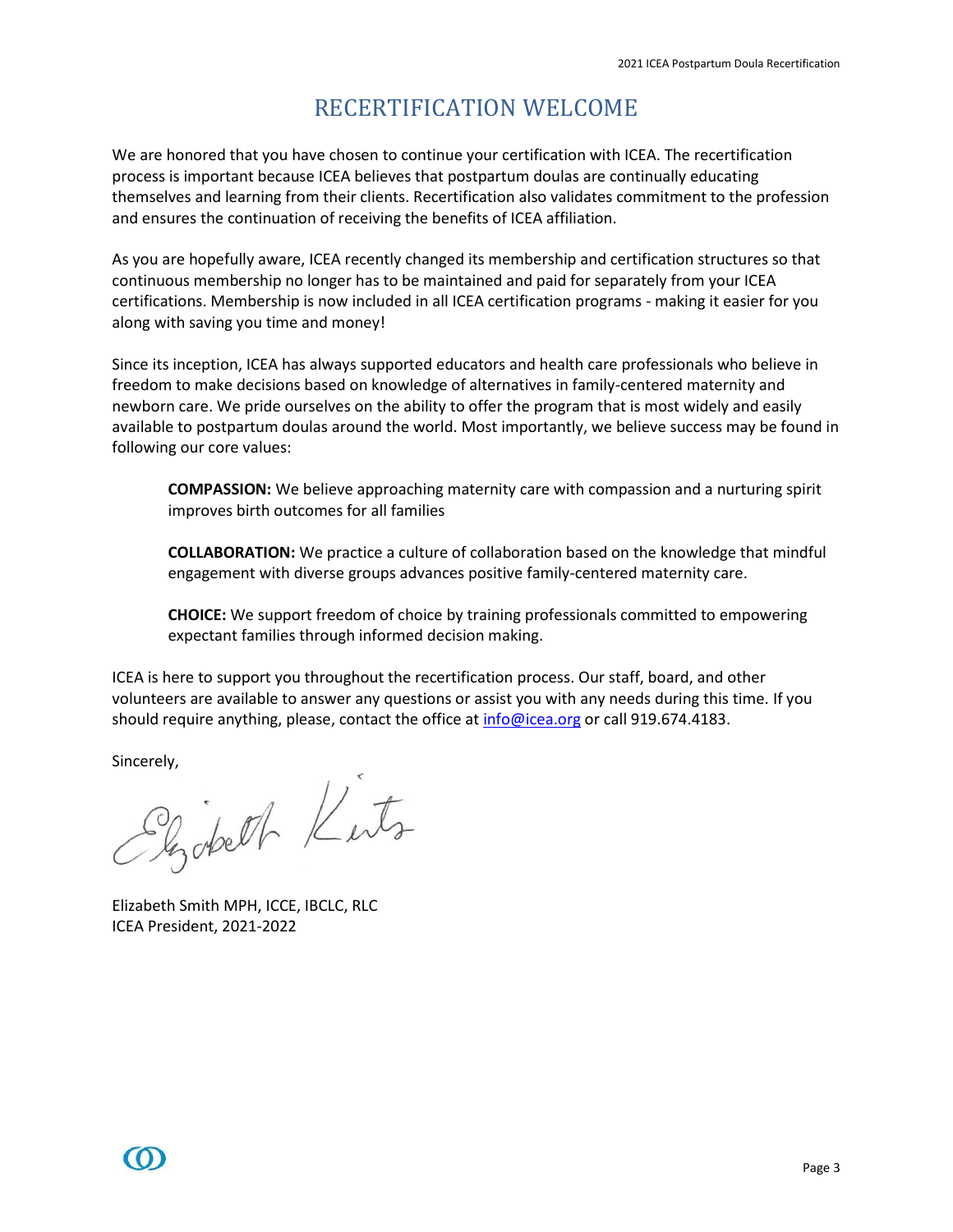## RECERTIFICATION OVERVIEW

<span id="page-3-0"></span>ICEA is dedicated to maintaining a rigorous standard of excellence, and thus all ICEA certifications are only valid for three years. At the completion of the three years, all ICEA Certified Postpartum Doulas must apply for recertification to maintain their certification and continue using the credentials.

ICEA believes that postpartum doulas are continually educating themselves and learning from their clients. Recertification validates commitment to the profession and ensures the continuation of receiving the benefits of ICEA affiliation.

#### <span id="page-3-1"></span>Recertification Requirements

During each three-year period of certification, the certified postpartum doula is expected to work towards completion of the recertification requirements. The requirements are as follows:

- 1. Obtain a minimum of 24 Continuing Education Credits
- 2. Confirm current Infant/Baby/Adult CPR Certification
- 3. Complete three client evaluations of at least 6 hours each
- 4. Pay the recertification fee

#### <span id="page-3-2"></span>Recertification Procedure

The application and fee must be submitted by the recertification expiration date. Upon completion of the recertification requirements and payment of the recertification fee, the postpartum doula will be considered ICEA certified for another three years and will be provided with a three-year ICEA membership.

ICEA will send the newly recertified educator a formal certificate via email indicating status as an ICEA Certified Postpartum Doula, ICPD.

ICPDs who encounter serious difficulties during their certification period and cannot complete the recertification requirements on time may apply for an extension of the application deadline or inactive status.

#### <span id="page-3-3"></span>Extension of the Recertification Application Deadline

An ICPD may apply for a single 6-month extension of the recertification deadline in order to complete the requirements. The request for an extension must be received before the recertification application deadline. The request must be in writing via email and state why the extension is needed. The request must also be received prior to the certification expiration date. The ICEA Certification Coordinator will respond in writing via email that the extension has been granted. The extension is only for submitting the application. The next certification period expiration date is based on the date of initial certification.

#### <span id="page-3-4"></span>Inactive Status

ICPD who encounter a family emergency including serious illness, illness or death of a close family member, divorce, major relocation, birth of a baby, or who have temporarily left the field may request to be put on Inactive Status for a maximum of three years. The request for inactive status must be received by the expiration of the current certification period. The request must be in writing via email

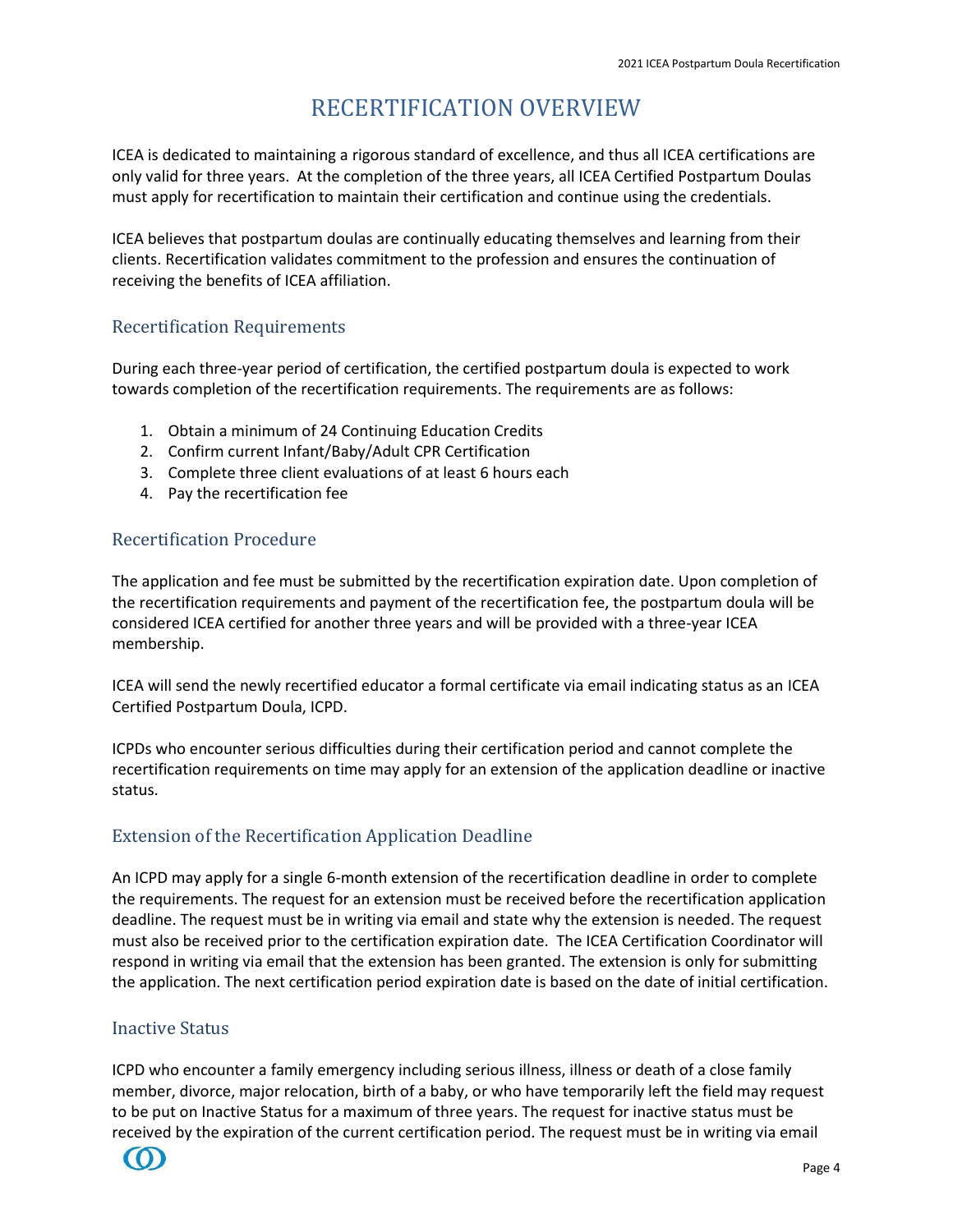and state why the inactive status is needed. The ICEA Certification Coordinator will respond via email that the inactive status has been granted. Only one inactive status will be granted per certification period. An inactive status fee will need to be paid when the individual decides to go inactive and a recertification fee will need to be paid to become active again.

#### <span id="page-4-0"></span>Lapsed Certification

An ICPD with a lapsed certification of more than 6 months may reinstate to full certified status by completing the experienced pathway toward certification. The reinstated certification period begins when the individual has passed the certification examination.

*ICEA reserves the right to change any part of the certification program or recertification process without notice. Notice of such changes will be sent in the newsletter, ICEA Connection.*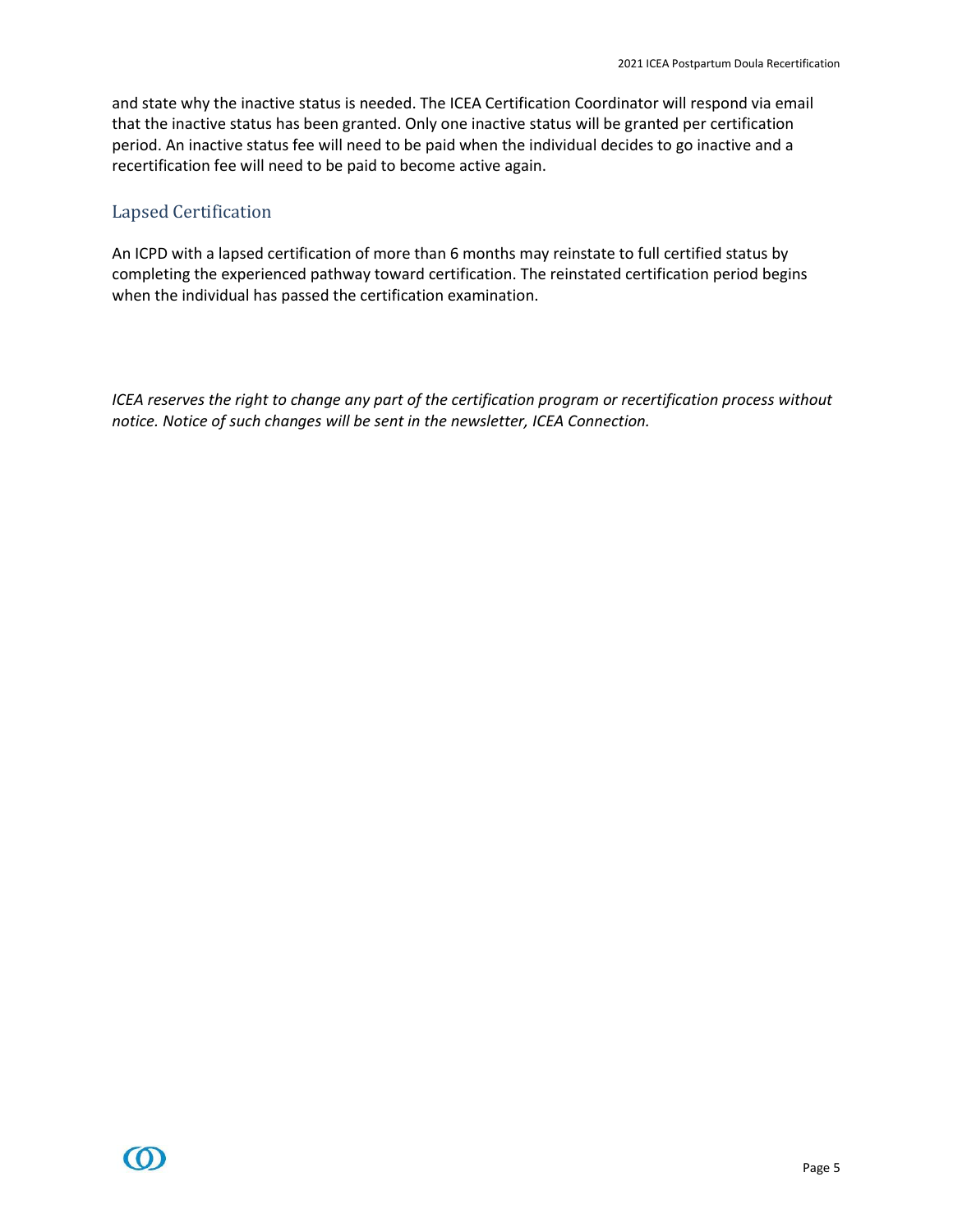# CONTACT HOURS

<span id="page-5-0"></span>Earning Contact Hours is a standard practice for most certifying organizations. These hours ensure that certified individuals keep up on changes in their field of education. An ICEA Contact hour is a specific amount of time spent participating in an educational program. Contact hours are computed as sixty (60) minutes of education equals one contact hour and resembles nursing continuing education credits (CEUs).

ICEA requires 24 hours of continuing education for recertification. These hours can be earned through the following ways:

#### <span id="page-5-1"></span>ICEA Contact Hours

ICEA offers a variety of ways in which contact hours can be earned directly through the organization. These are earned by attending an ICEA event or completing an ICEA Continuing Education Opportunity. Examples are as follows:

- ICEA Conferences
- ICEA IAT Trainings
- ICEA Webinars

#### <span id="page-5-2"></span>ICEA Reciprocal and Partner Organizations

ICEA will accept Continuing Education from the list below after a review of the agenda. Please email [info@icea.org](mailto:info@icea.org) to obtain permission to use the contact hours. You are responsible to keep your certificate of completion and documentation of approval for the contact hours until your certification is due.

Up to 24 hours of continuing education will be accepted from the following organizations:

- Lamaze
- CAPPA
- DONA
- Bradley

Up to 12 hours will be accepted from the following organizations:

- National Perinatal Task Force
- IBCLE- CERPs
- Healthy Children's Center for Breastfeeding
- USLCA/ILCA
- LER
- PSI International or a PSI local chapter

Approved Contact Hours should reflect ICEA's mission and vision. ICEA will accept up to 4 Contact Hours per renewal cycle for education activities that do not address pregnancy, birth, postpartum, newborn care, breastfeeding, or maternal mental health. There are many Continuing Education activities that could be beneficial to an ICEA Certified Professional's practice not directly related to these topics (for example: adult education, mindfulness, public health).

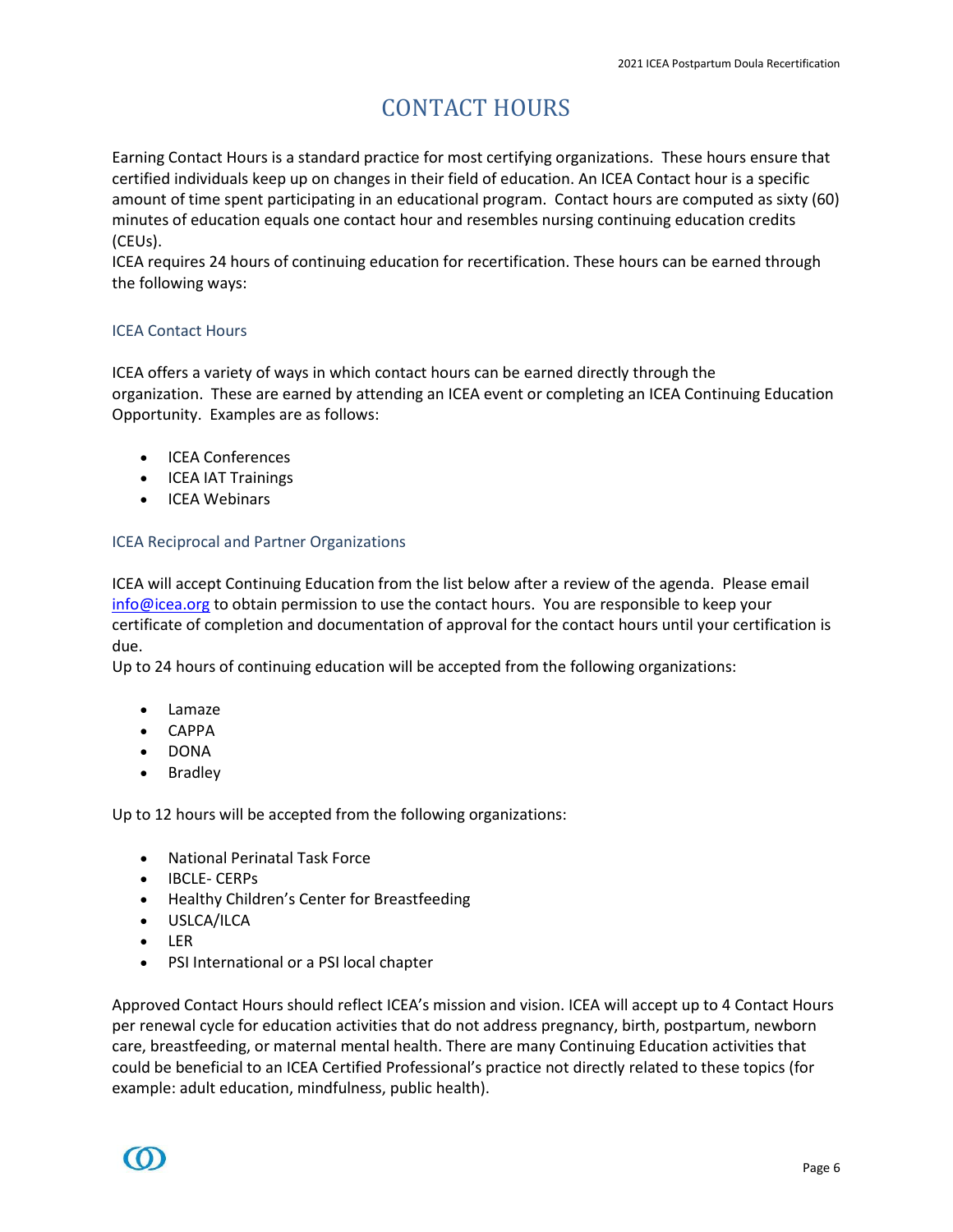#### <span id="page-6-0"></span>Individual Attendance

On occasion, an individual might attend an educational activity that they would like to be able to use for recertification. It is strongly encouraged that individual contact hours are approved before attending the event. Please submit a copy of the agenda and speaker bios to [info@icea.org](mailto:info@icea.org) a minimum of 30 days prior to the event. Once approved you will be charged a \$25.00 administrative fee to transfer the contact hours to ICEA approved contact hours.

Requests for transfer of hours after completion of a training or workshop will be reviewed but acceptance cannot be guaranteed. These requests must be submitted within 6 weeks after completing the training.

#### <span id="page-6-1"></span>ICEA Approved Workshops

Any perinatal or breastfeeding related organization sponsoring a workshop, conference, or other training may apply for Continuing Education from ICEA by completing the form found here – <https://icea.org/contact-hour-application/>Once approved, the organization will be provided a reference number to be used on the activity certificate. This certificate will be used to verify hours when recertification occurs.

#### <span id="page-6-2"></span>FAQs

#### *Cost*

Find your appropriate [country category here.](https://icea.org/certification/equity-pricing/)

|                        | <b>Country Category</b> |       |       |
|------------------------|-------------------------|-------|-------|
| <b>Number of Hours</b> | А                       | B     | C     |
| 1                      | \$25                    | \$15  | \$10  |
| $2 - 4$                | \$55                    | \$35  | \$20  |
| $5-8$                  | \$90                    | \$55  | \$55  |
| $9 - 16$               | \$140                   | \$90  | \$75  |
| 17-24                  | \$200                   | \$110 | \$95  |
| $>24$                  | \$265                   | \$175 | \$126 |

#### *How long are they good for?*

A program can be approved for either a single event or for multiple events. If the program is offering multiple events, it must be reviewed and reapproved annually by reapplying for contact hours. If there is a change to a speaker for a long-term event then a COI form for that speaker must be submitted but no other action is needed.

If any content is changed during that year, then it will need to be reviewed for approval.

#### <span id="page-6-3"></span>Alternate Contact Hours

Alternate contact hours may be approved for learning formats such as correspondence courses, video or audio tapes. Alternate contact hours must be applied for by the program sponsor, and approval must be awarded prior to use by the candidate or certified member. Candidates and certified members may use alternate contact hours for one-half (12.0) of the required hours for recertification.

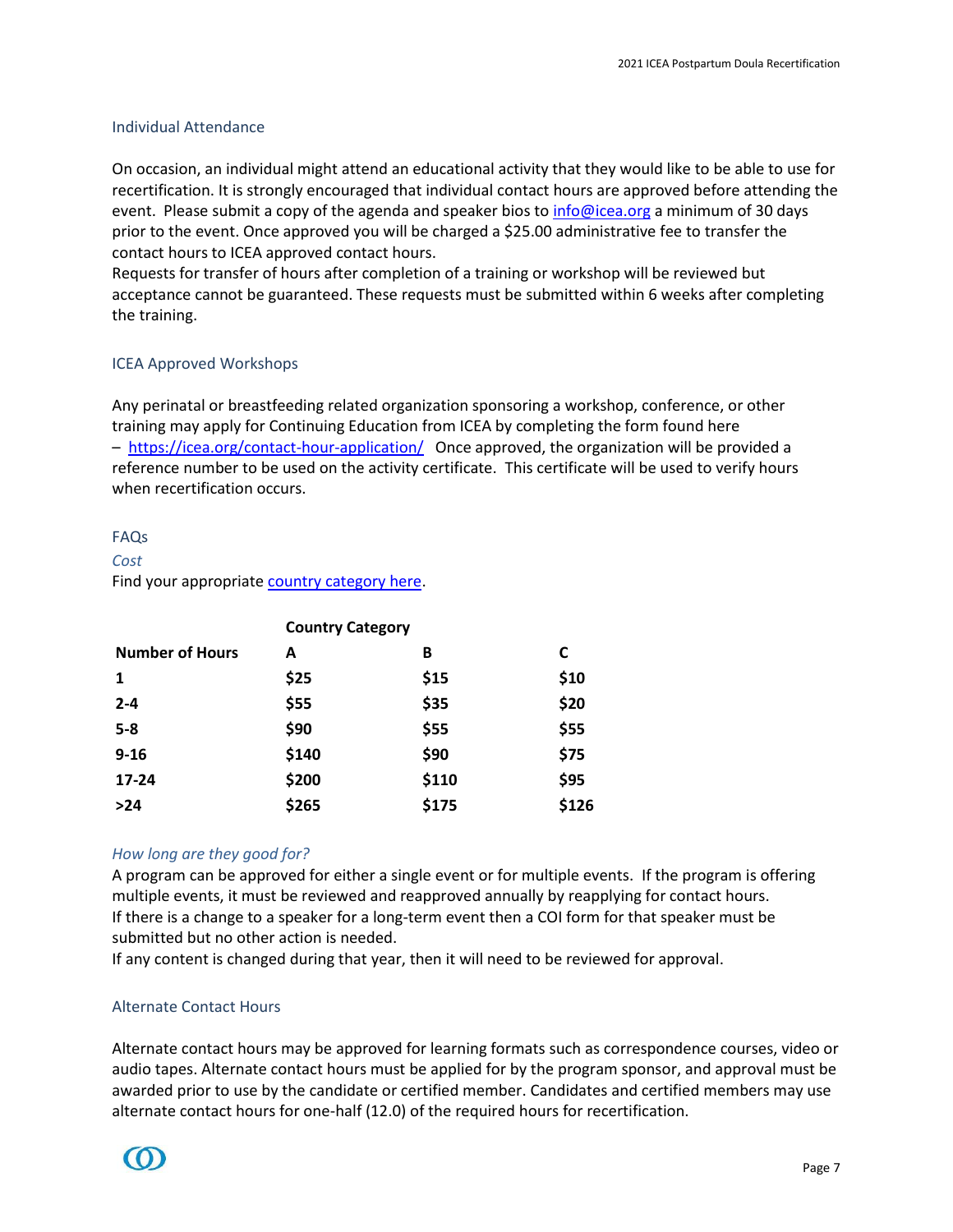#### <span id="page-7-0"></span>Independent Study Contact Hours

If someone is unable to obtain enough contact hours required for recertification through any related opportunities listed above, alternate contact hours may be obtained through independent study. Independent Study opportunities include:

- Read and take posttest for positions papers 1 contact hour for each completed position paper and exam.
- Read and write a book review on a childbirth or breastfeeding book, published within one year  $-$ 5 contact hours.
- Write an ICEA Blog 8 contact hours if accepted by ICEA's blog editor.
	- o 300-500 words
	- o Use 5 current, evidenced based references that are under five years old
- If the member is a CLC or IBCLC, they may use 8 contact hours obtained for maintaining their CLC or IBCLC, for ICEA certification renewal. Proof of these contact hours must be provided.

Submit the information above with your recertification applications or emai[l info@icea.org](mailto:info@icea.org) for additional details.

#### <span id="page-7-1"></span>Providing Documentation

You don't need to provide supporting documentation unless you're audited. ICEA randomly audits 10 percent of recertification applications submitted. If you're audited, then you'll be asked to submit supporting documentation for each continuing education program listed on your application. We recommend you save both a digital and hard copy of your documents for your own records and in the event that you are selected for a random audit. If there is not sufficient evidence to support the completion of the required continuing education, then the application will be denied and the credential revoked.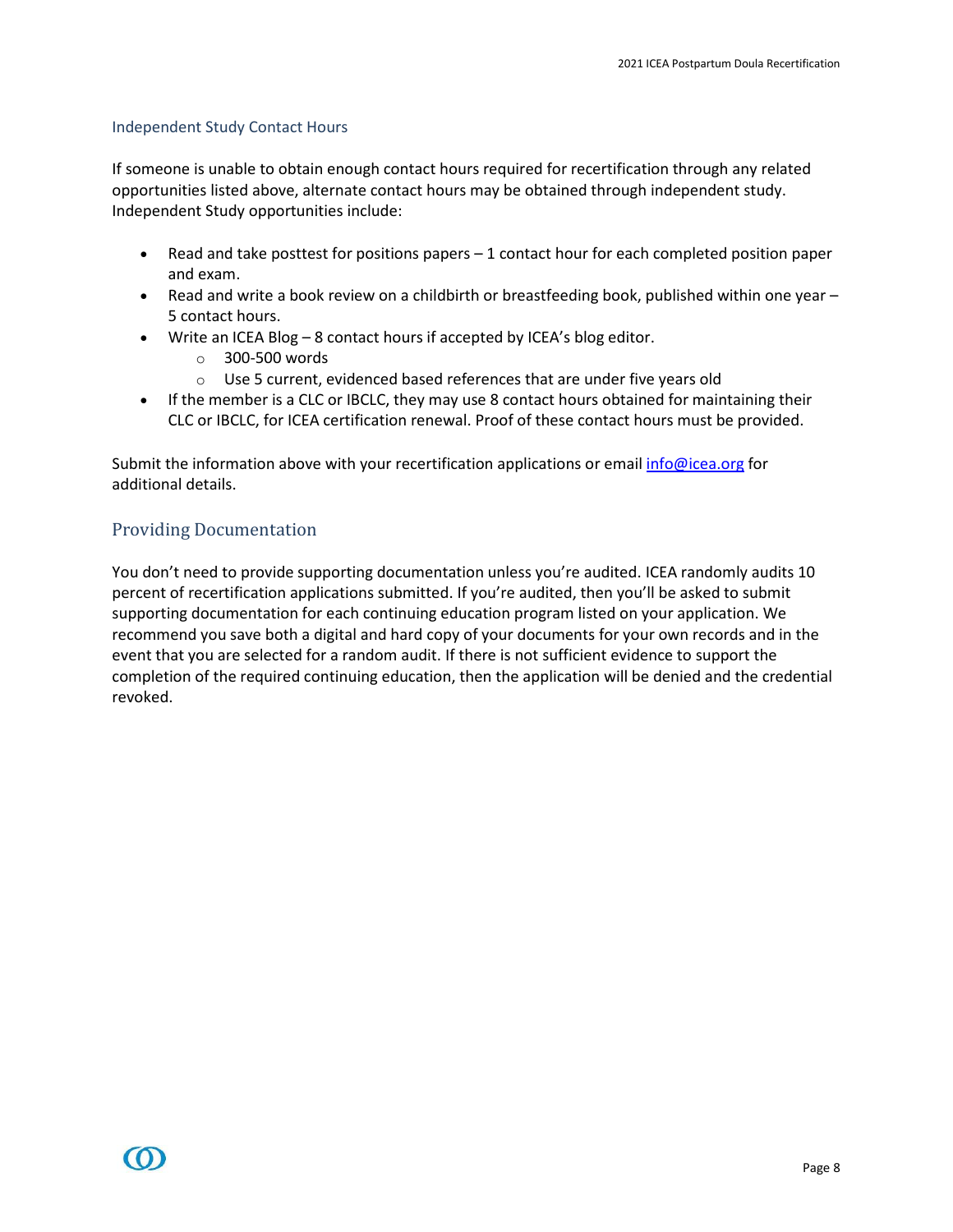# LIST OF CONTACT HOURS

<span id="page-8-0"></span>

| <b>Learning Opportunity Title</b> | <b>Date Credits</b><br>Obtained | Provider | Number of<br><b>Credits</b> |
|-----------------------------------|---------------------------------|----------|-----------------------------|
|                                   |                                 |          |                             |
|                                   |                                 |          |                             |
|                                   |                                 |          |                             |
|                                   |                                 |          |                             |
|                                   |                                 |          |                             |
|                                   |                                 |          |                             |
|                                   |                                 |          |                             |
|                                   |                                 |          |                             |
|                                   |                                 |          |                             |
|                                   |                                 |          |                             |
|                                   |                                 |          |                             |
|                                   |                                 |          |                             |
|                                   |                                 |          |                             |
|                                   |                                 |          |                             |
|                                   |                                 |          |                             |
|                                   |                                 |          |                             |
|                                   |                                 |          |                             |
|                                   |                                 |          |                             |
|                                   |                                 |          |                             |
|                                   |                                 |          |                             |
|                                   |                                 |          |                             |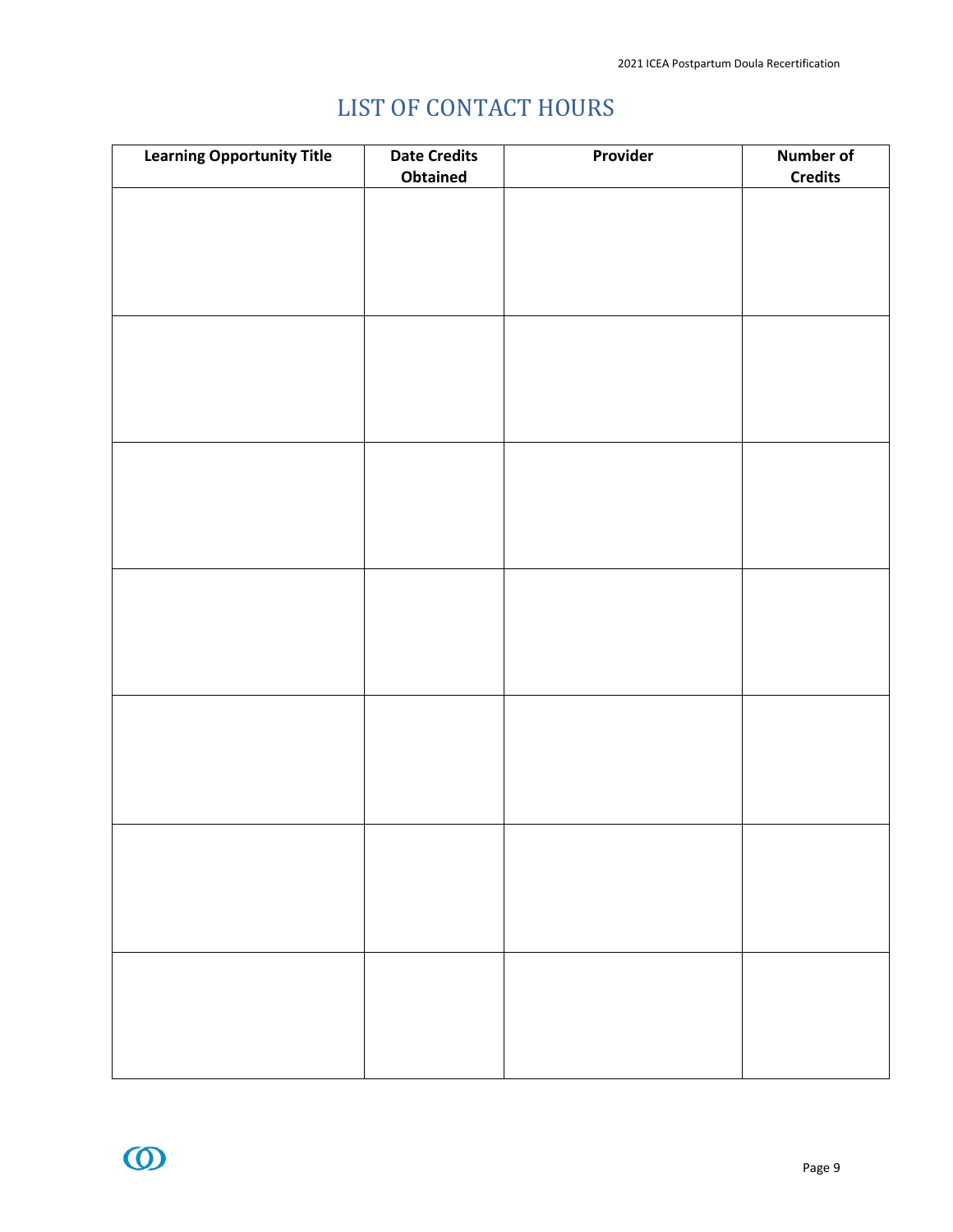### SUPPLEMENTAL CERTIFICATION

<span id="page-9-0"></span>

| State/Province: __________________________Zip/Postal Code: ________________________Country: __________________ |  |
|----------------------------------------------------------------------------------------------------------------|--|
|                                                                                                                |  |

#### <span id="page-9-1"></span>Providing Documentation

You don't need to provide supporting documentation unless you're audited. ICEA randomly audits 10 percent of recertification applications submitted. If you're audited, then you'll be asked to submit supporting documentation for each continuing education program listed on your application. We recommend you save both a digital and hard copy of your documents for your own records and in the event that you are selected for a random audit. If there is not sufficient evidence to support the completion of the required continuing education, then the application will be denied and the credential revoked.

\_\_\_\_ I have a current Infant/Child/Adult CPR Certification

Signature: \_\_\_\_\_\_\_\_\_\_\_\_\_\_\_\_\_\_\_\_\_\_\_\_\_\_\_\_\_\_\_\_ Date: \_\_\_\_\_\_\_\_\_\_\_\_\_\_\_\_\_\_\_\_\_\_\_\_\_\_\_\_\_\_\_\_\_\_\_\_\_

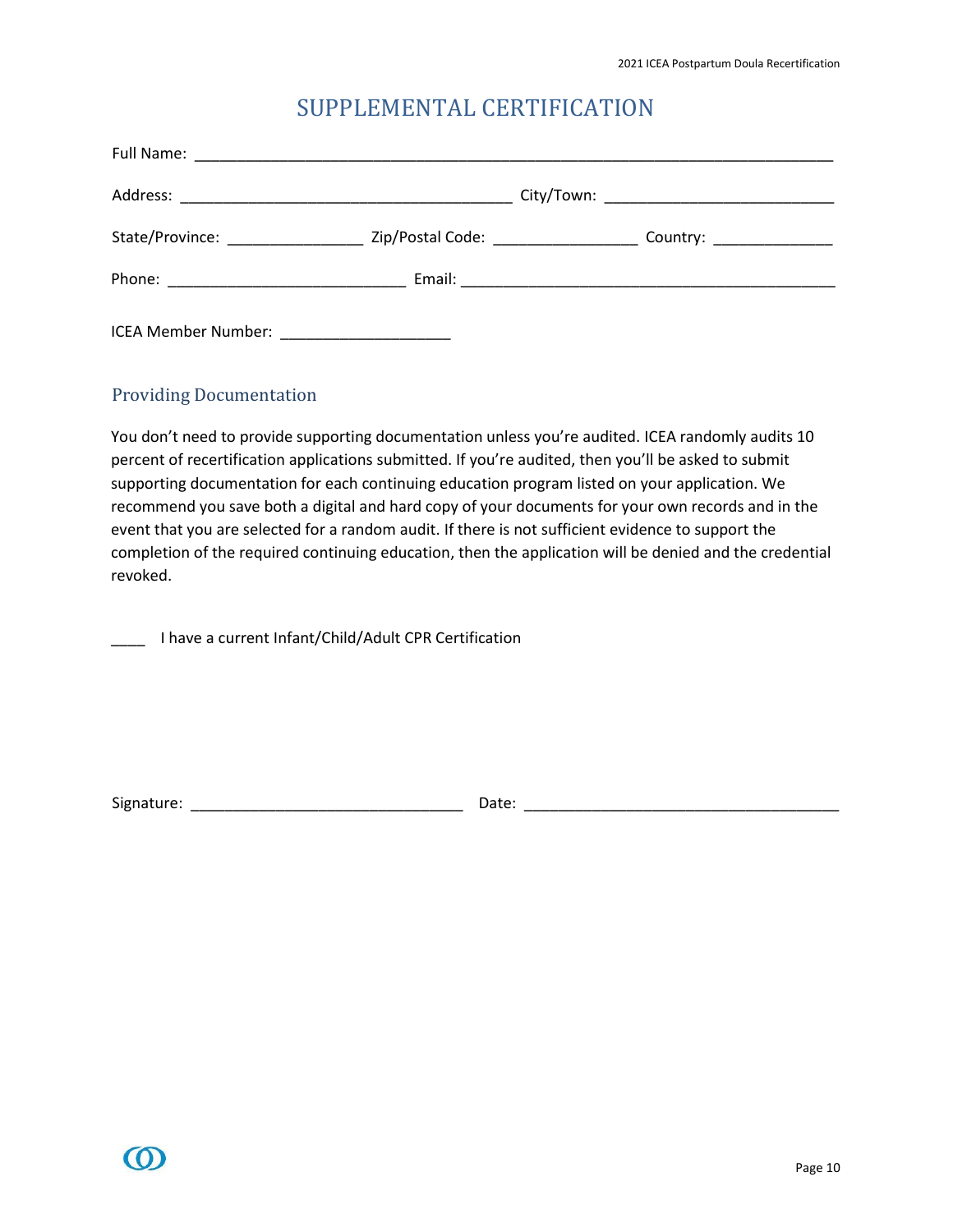### CLIENT EVALUATION FORM Form One

<span id="page-10-1"></span><span id="page-10-0"></span>

|                                                                                                                                                                                                                                                                                                                                                                                                                                                                                                                                                                                                                                                                                                                                                                                                                                                                               | Total Job Hours: |  |  |
|-------------------------------------------------------------------------------------------------------------------------------------------------------------------------------------------------------------------------------------------------------------------------------------------------------------------------------------------------------------------------------------------------------------------------------------------------------------------------------------------------------------------------------------------------------------------------------------------------------------------------------------------------------------------------------------------------------------------------------------------------------------------------------------------------------------------------------------------------------------------------------|------------------|--|--|
| Please rate the following statements using the following scale.                                                                                                                                                                                                                                                                                                                                                                                                                                                                                                                                                                                                                                                                                                                                                                                                               |                  |  |  |
| $1 =$ Outstanding<br>$2 =$ Above my expectations<br>$3 = What I expected$<br>$4 =$ Below my expectations<br>5 = Unacceptable                                                                                                                                                                                                                                                                                                                                                                                                                                                                                                                                                                                                                                                                                                                                                  |                  |  |  |
| Doula was knowledgeable about the postpartum period for me.<br>Doula was knowledgeable about the needs and care of my newborn/infant.<br>$\frac{1}{1}$<br>Doula was knowledgeable about the postpartum period for my family.<br>$\frac{1}{1}$<br>Doula was a good listener.<br>$\frac{1}{1}$<br>Doula answered my questions satisfactorily.<br>$\frac{1}{1}$<br>Doula was tuned into my needs.<br>$\frac{1}{1}$<br>Doula was tuned into my baby's needs.<br>$\frac{1}{1}$<br>Doula was tuned into my family's needs.<br>$\frac{1}{1}$<br>Doula provided practical help (light house work, organizing, etc.) to my satisfaction.<br>$\frac{1}{\sqrt{1-\frac{1}{2}}}$<br>Doula provided reassurance and support about my choices (feeding, parenting style, etc).<br>$\overline{\phantom{a}}$<br>Doula was professional and courteous.<br>Doula was punctual and accommodating. |                  |  |  |

Would you use the services of the Postpartum Doula again and why/why not?

What forms of support did you find to be most helpful?

What most impressed you about your Postpartum Doula?

Additional comments or suggestions:

Mother's Signature: \_\_\_\_\_\_\_\_\_\_\_\_\_\_\_\_\_\_\_\_\_\_\_\_\_\_\_\_\_\_\_\_\_\_\_ Date: \_\_\_\_\_\_\_\_\_\_\_\_\_\_\_\_\_\_\_\_\_\_\_\_\_\_

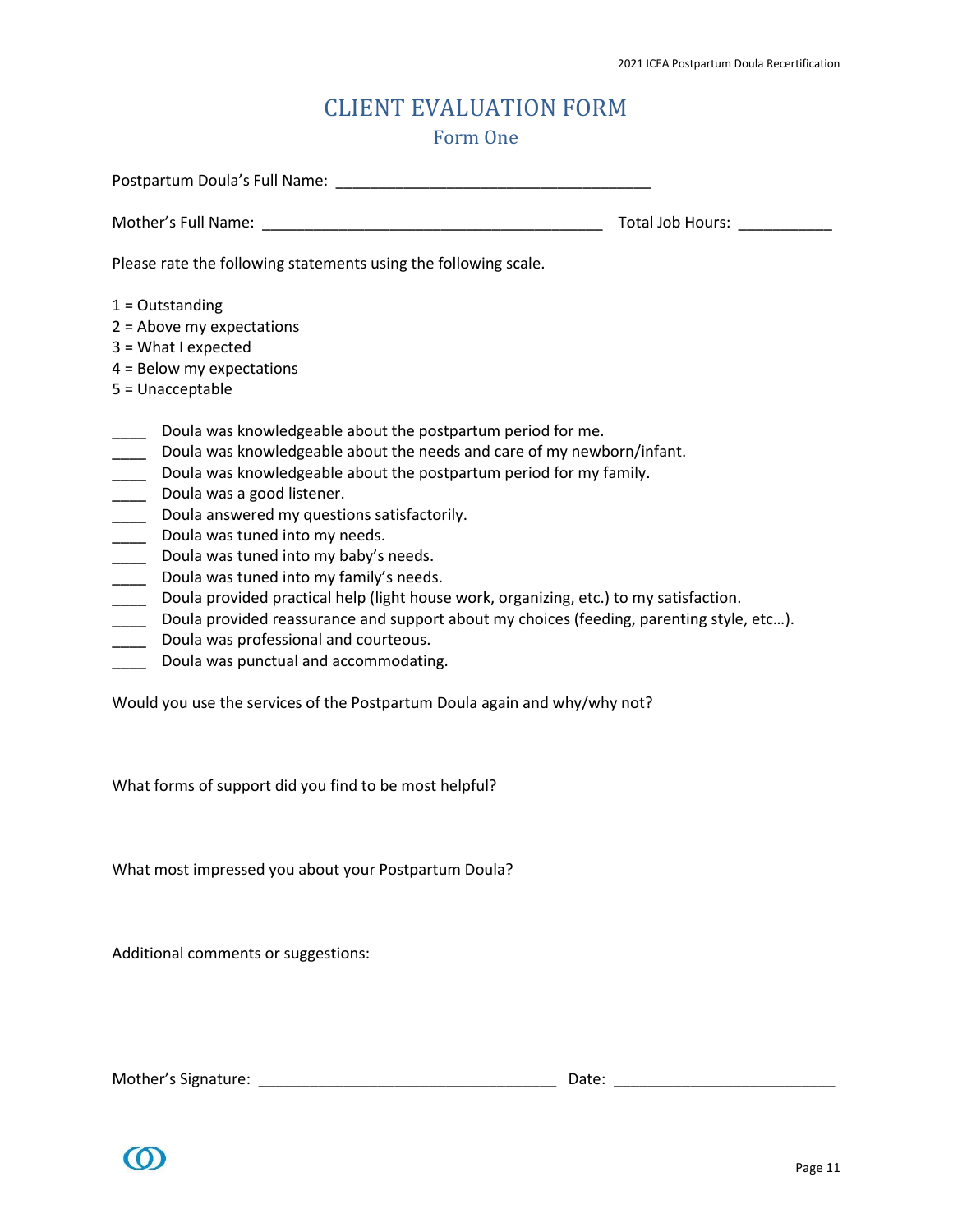### CLIENT EVALUATION FORM Form Two

<span id="page-11-1"></span><span id="page-11-0"></span>

|                                                                                                                                                                                                                                                                                                                                                                                                                                                                                                                                                                                                                                                                                                                                                       | Total Job Hours: |  |  |
|-------------------------------------------------------------------------------------------------------------------------------------------------------------------------------------------------------------------------------------------------------------------------------------------------------------------------------------------------------------------------------------------------------------------------------------------------------------------------------------------------------------------------------------------------------------------------------------------------------------------------------------------------------------------------------------------------------------------------------------------------------|------------------|--|--|
| Please rate the following statements using the following scale.                                                                                                                                                                                                                                                                                                                                                                                                                                                                                                                                                                                                                                                                                       |                  |  |  |
| $1 =$ Outstanding<br>$2 =$ Above my expectations<br>$3 = What I expected$<br>$4 =$ Below my expectations<br>5 = Unacceptable                                                                                                                                                                                                                                                                                                                                                                                                                                                                                                                                                                                                                          |                  |  |  |
| Doula was knowledgeable about the postpartum period for me.<br>$\frac{1}{1}$<br>Doula was knowledgeable about the needs and care of my newborn/infant.<br> <br> <br> <br> <br> <br><br> <br><br><br><br>Doula was knowledgeable about the postpartum period for my family.<br>Doula was a good listener.<br>Doula answered my questions satisfactorily.<br>Doula was tuned into my needs.<br>Doula was tuned into my baby's needs.<br>Doula was tuned into my family's needs.<br>Doula provided practical help (light house work, organizing, etc.) to my satisfaction.<br>Doula provided reassurance and support about my choices (feeding, parenting style, etc).<br>Doula was professional and courteous.<br>Doula was punctual and accommodating. |                  |  |  |

Would you use the services of the Postpartum Doula again and why/why not?

What forms of support did you find to be most helpful?

What most impressed you about your Postpartum Doula?

Additional comments or suggestions:

Mother's Signature: \_\_\_\_\_\_\_\_\_\_\_\_\_\_\_\_\_\_\_\_\_\_\_\_\_\_\_\_\_\_\_\_\_\_\_ Date: \_\_\_\_\_\_\_\_\_\_\_\_\_\_\_\_\_\_\_\_\_\_\_\_\_\_

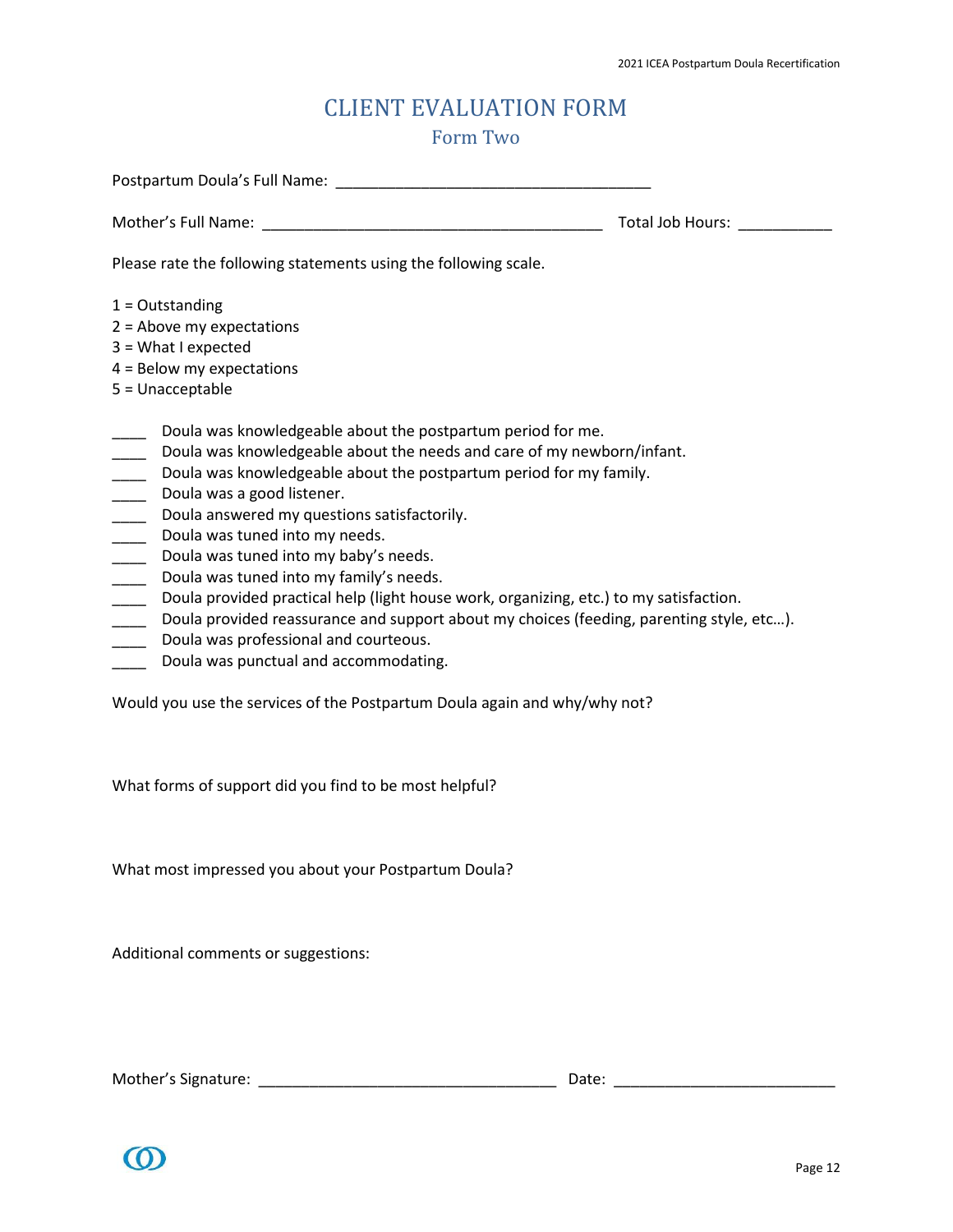### CLIENT EVALUATION FORM Form Three

<span id="page-12-1"></span><span id="page-12-0"></span>

| Postpartum Doula's Full Name: Name: Name and South Allen Manual Allen Manual Allen Manual Allen Manual Allen Ma                                                                                                                                                                                                                                                                                                                                                                                                                                                                                                                                                                                                                                            |                  |  |  |
|------------------------------------------------------------------------------------------------------------------------------------------------------------------------------------------------------------------------------------------------------------------------------------------------------------------------------------------------------------------------------------------------------------------------------------------------------------------------------------------------------------------------------------------------------------------------------------------------------------------------------------------------------------------------------------------------------------------------------------------------------------|------------------|--|--|
|                                                                                                                                                                                                                                                                                                                                                                                                                                                                                                                                                                                                                                                                                                                                                            | Total Job Hours: |  |  |
| Please rate the following statements using the following scale.                                                                                                                                                                                                                                                                                                                                                                                                                                                                                                                                                                                                                                                                                            |                  |  |  |
| $1 =$ Outstanding<br>$2 =$ Above my expectations<br>$3 = What I expected$<br>$4 =$ Below my expectations<br>5 = Unacceptable                                                                                                                                                                                                                                                                                                                                                                                                                                                                                                                                                                                                                               |                  |  |  |
| Doula was knowledgeable about the postpartum period for me.<br>Doula was knowledgeable about the needs and care of my newborn/infant.<br>Doula was knowledgeable about the postpartum period for my family.<br>Doula was a good listener.<br>Doula answered my questions satisfactorily.<br>Doula was tuned into my needs.<br>Doula was tuned into my baby's needs.<br>$\frac{1}{1}$<br>Doula was tuned into my family's needs.<br>$\frac{1}{1}$<br>Doula provided practical help (light house work, organizing, etc.) to my satisfaction.<br>$\frac{1}{1}$<br>Doula provided reassurance and support about my choices (feeding, parenting style, etc).<br>$\frac{1}{1}$<br>Doula was professional and courteous.<br>Doula was punctual and accommodating. |                  |  |  |

Would you use the services of the Postpartum Doula again and why/why not?

What forms of support did you find to be most helpful?

What most impressed you about your Postpartum Doula?

Additional comments or suggestions:

Mother's Signature: \_\_\_\_\_\_\_\_\_\_\_\_\_\_\_\_\_\_\_\_\_\_\_\_\_\_\_\_\_\_\_\_\_\_\_ Date: \_\_\_\_\_\_\_\_\_\_\_\_\_\_\_\_\_\_\_\_\_\_\_\_\_\_

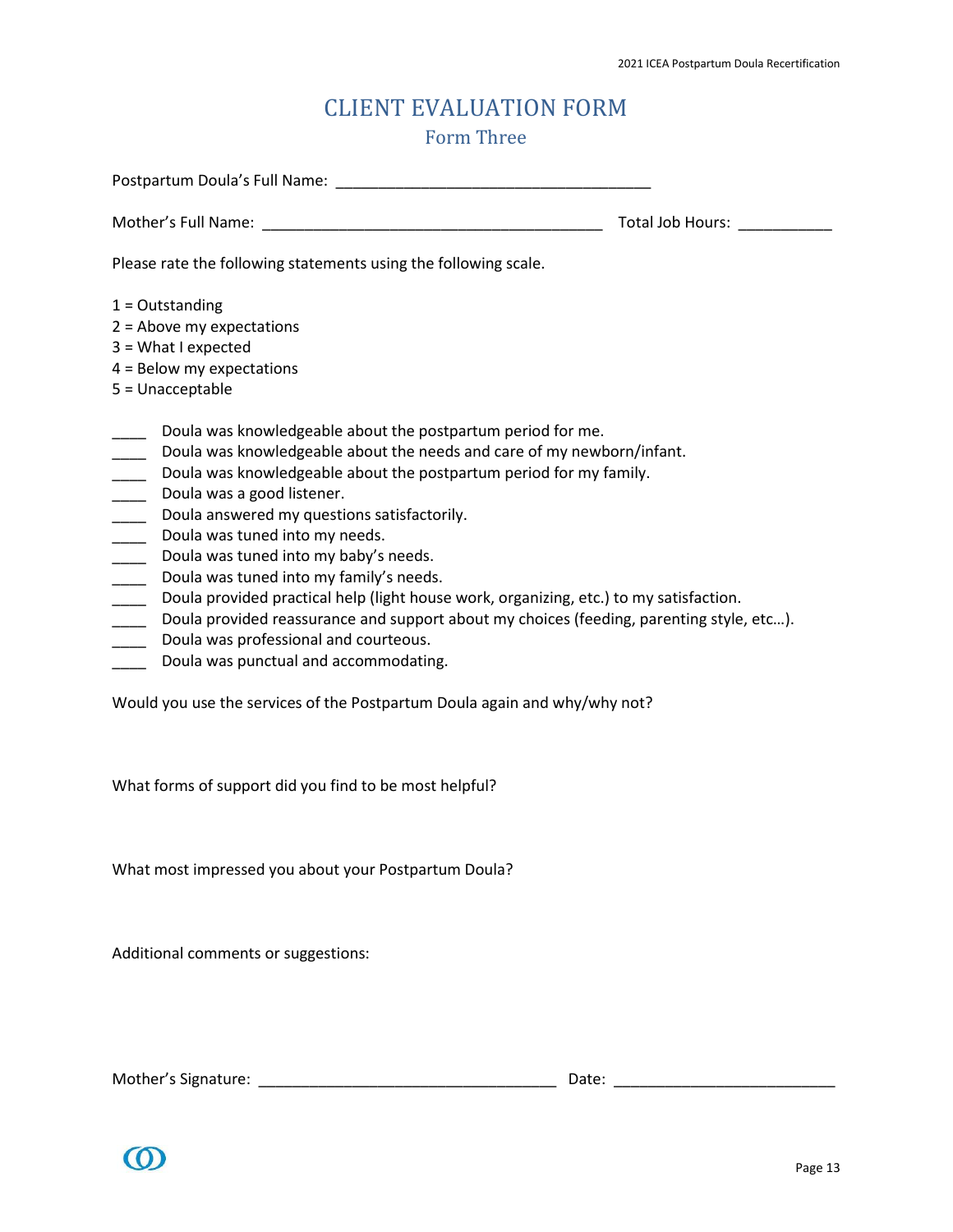### RECERTIFICATION APPLICATION

<span id="page-13-0"></span>

|                                                                                                                                                                                                                                                                                                                                                                                                                       | ICEA Member Number: ______________________                                                                                                                                                                                                                                                                            |                                                                                                            |  |
|-----------------------------------------------------------------------------------------------------------------------------------------------------------------------------------------------------------------------------------------------------------------------------------------------------------------------------------------------------------------------------------------------------------------------|-----------------------------------------------------------------------------------------------------------------------------------------------------------------------------------------------------------------------------------------------------------------------------------------------------------------------|------------------------------------------------------------------------------------------------------------|--|
|                                                                                                                                                                                                                                                                                                                                                                                                                       | The following documentation MUST accompany this application. Dates for contact hours and other                                                                                                                                                                                                                        | forms must be within three years of the certification expiration. Please check each item that is enclosed. |  |
| $\frac{1}{\frac{1}{1-\frac{1}{1-\frac{1}{1-\frac{1}{1-\frac{1}{1-\frac{1}{1-\frac{1}{1-\frac{1}{1-\frac{1}{1-\frac{1}{1-\frac{1}{1-\frac{1}{1-\frac{1}{1-\frac{1}{1-\frac{1}{1-\frac{1}{1-\frac{1}{1-\frac{1}{1-\frac{1}{1-\frac{1}{1-\frac{1}{1-\frac{1}{1-\frac{1}{1-\frac{1}{1-\frac{1}{1-\frac{1}{1-\frac{1}{1-\frac{1}{1-\frac{1}{1-\frac{1}{1-\frac{1}{1-\frac{1}{1-\frac{1}{1-\frac{1}{1-\frac{1}{1-\frac{1}{$ | Verification of 24 hours of ICEA approved continuing education credits<br>Verification of current Infant/Baby/Adult CPR Certification (verify by checking)<br>Verification of three client evaluations of at least six hours each<br><b>Recertification Fee</b>                                                       |                                                                                                            |  |
| <b>Philosophy Statement</b>                                                                                                                                                                                                                                                                                                                                                                                           |                                                                                                                                                                                                                                                                                                                       |                                                                                                            |  |
|                                                                                                                                                                                                                                                                                                                                                                                                                       | "I support the natural process of childbirth and the right of the expectant parent to make informed<br>decisions based on the knowledge of alternatives. As an ICEA certified educator, I will work with other<br>parent-infant bonding. I advocate parental participation in childbirth and the avoidance of medical | healthcare professionals and consumers to promote family-centered maternity care, breastfeeding, and       |  |

*intervention in uncomplicated labors. I accept as my primary responsibility the preparation of expectant parents, both mentally and physically, to participate in an individually satisfying pregnancy, labor, birth, and introduction to parenthood."*

Signature: \_\_\_\_\_\_\_\_\_\_\_\_\_\_\_\_\_\_\_\_\_\_\_\_\_\_\_\_\_\_\_\_\_\_\_\_\_\_\_\_\_\_ Date: \_\_\_\_\_\_\_\_\_\_\_\_\_\_\_\_\_\_\_

**Payment Details\***

ICEA's exam pricing structure is a reflection of our goal to improve birth outcomes for all families in the international community. Find your country's category and corresponding fee below. *\*Please keep in mind recertification fees may vary during our certification process transition period. Refer to your renewal notice from ICEA for your personal recertification fee.*

|                         |                                | <b>Discounted Fee (USD)</b>    |
|-------------------------|--------------------------------|--------------------------------|
|                         |                                | with 5% discount               |
|                         | <b>ICEA Fee (USD)</b>          | if you hold an additional ICEA |
| <b>Country Category</b> | for initial ICEA Certification | certification                  |
| Category A              | \$230                          | \$218                          |
| Category B              | \$63                           | \$60                           |
| Category C              | \$34                           | \$32                           |
| Category D              | \$25                           | \$24                           |